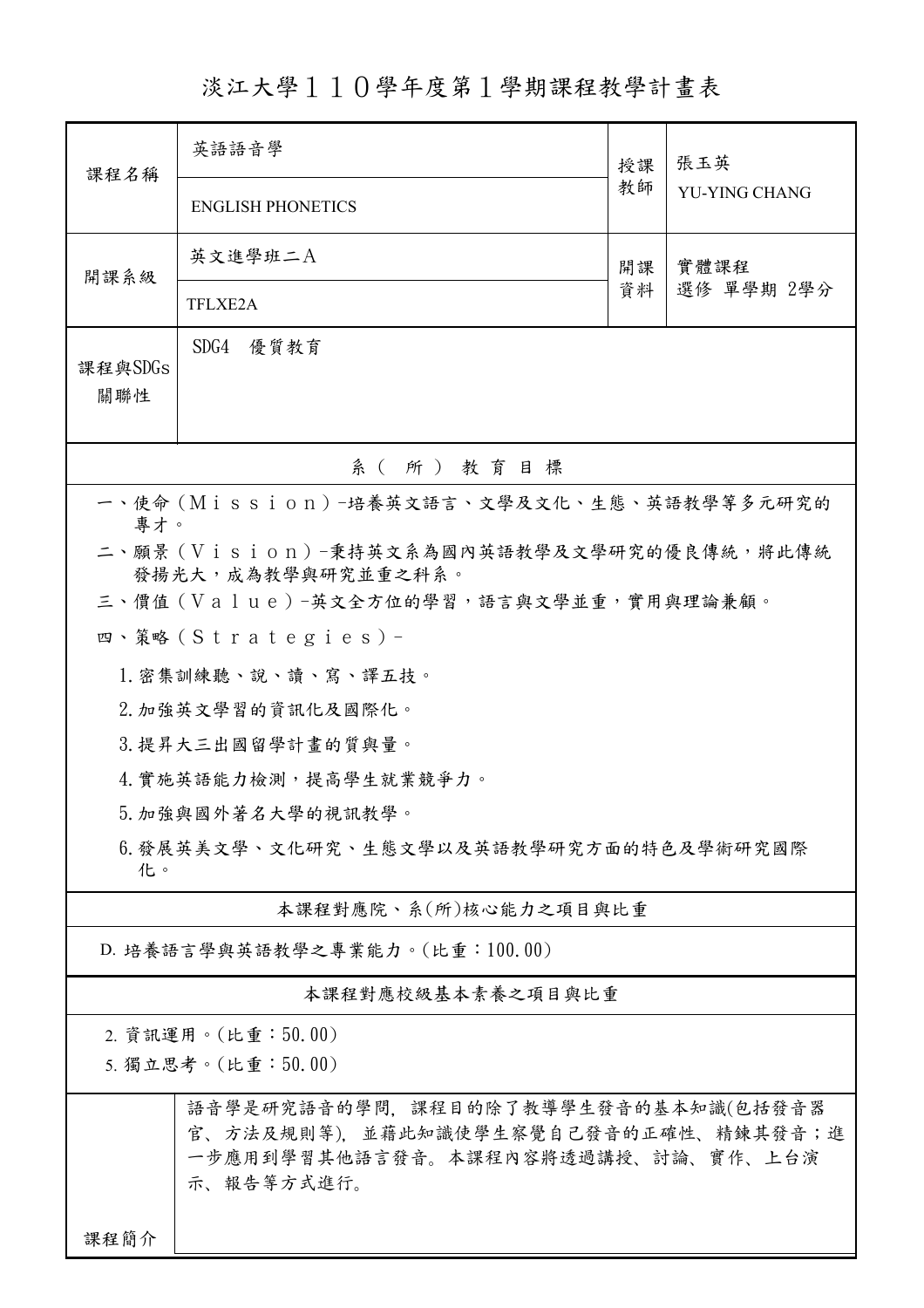Phonetics is the study of speech sounds. The aim of Phonetics is to impart students fundamental knowledge of speech sounds; it also develops students' awareness of pronunciation and further polishes their pronunciation. The content will include manner and place of articulation, suprasegmentals, interpretation of speech sounds, phenomena of phonological process, etc. Through lectures, discussion, presentation, and practices, students will learn to build fluency and accuracy in English and even other languages.

## 本課程教學目標與認知、情意、技能目標之對應

將課程教學目標分別對應「認知(Cognitive)」、「情意(Affective)」與「技能(Psychomotor)」 的各目標類型。

一、認知(Cognitive):著重在該科目的事實、概念、程序、後設認知等各類知識之學習。

二、情意(Affective):著重在該科目的興趣、倫理、態度、信念、價值觀等之學習。

三、技能(Psychomotor):著重在該科目的肢體動作或技術操作之學習。

| 序<br>號         | 教學目標(中文)                                                   |                |            | 教學目標(英文)                        |                                  |  |  |
|----------------|------------------------------------------------------------|----------------|------------|---------------------------------|----------------------------------|--|--|
|                | 1 1. 發音學專業能力                                               |                |            | Knowledge of phonetics          |                                  |  |  |
|                | 2 2. 了解自我發音方式                                              |                |            | Awareness of self-pronunciation |                                  |  |  |
| 3 <sup>1</sup> | 3. 應用詮釋發音專業能力。                                             |                |            | Interpretation of pronunciation |                                  |  |  |
|                | 4 4. 練習與分享                                                 |                |            | Practice & sharing              |                                  |  |  |
|                | 5 5. 尊重與團隊合作                                               |                |            | Respect & Team work             |                                  |  |  |
|                | 6 6. 運用科技與圖書館資訊                                            |                |            | The use of technology & library |                                  |  |  |
|                |                                                            |                |            | 教學目標之目標類型、核心能力、基本素養教學方法與評量方式    |                                  |  |  |
| 序號             | 目標類型                                                       | 院、系(所)<br>核心能力 | 校級<br>基本素養 | 教學方法                            | 評量方式                             |  |  |
| $\mathbf{1}$   | 認知                                                         | D              | 25         | 講述、討論                           | 測驗、作業                            |  |  |
| 2              | 技能                                                         | D              | 25         | 講述、討論                           | 測驗、作業                            |  |  |
| 3              | 技能                                                         | D              | 25         | 講述、討論                           | 測驗、作業                            |  |  |
| 4              | 情意                                                         | D              | 25         | 講述、討論、發表                        | 測驗、作業、討論(含<br>課堂、線上)             |  |  |
| 5              | 情意                                                         | D              | 25         | 講述、討論、發表                        | 測驗、作業                            |  |  |
| 6              | 技能                                                         | D              | 25         | 講述、實作、體驗                        | 測驗、討論(含課<br>堂、線上)、報告(含口<br>頭、書面) |  |  |
|                | 授課進度表                                                      |                |            |                                 |                                  |  |  |
| 週次             | 日期起訖                                                       |                |            | 內 容 (Subject/Topics)            | 備註                               |  |  |
|                | $110/09/22$ ~<br>An introduction to Phonetics<br>110/09/28 |                |            |                                 |                                  |  |  |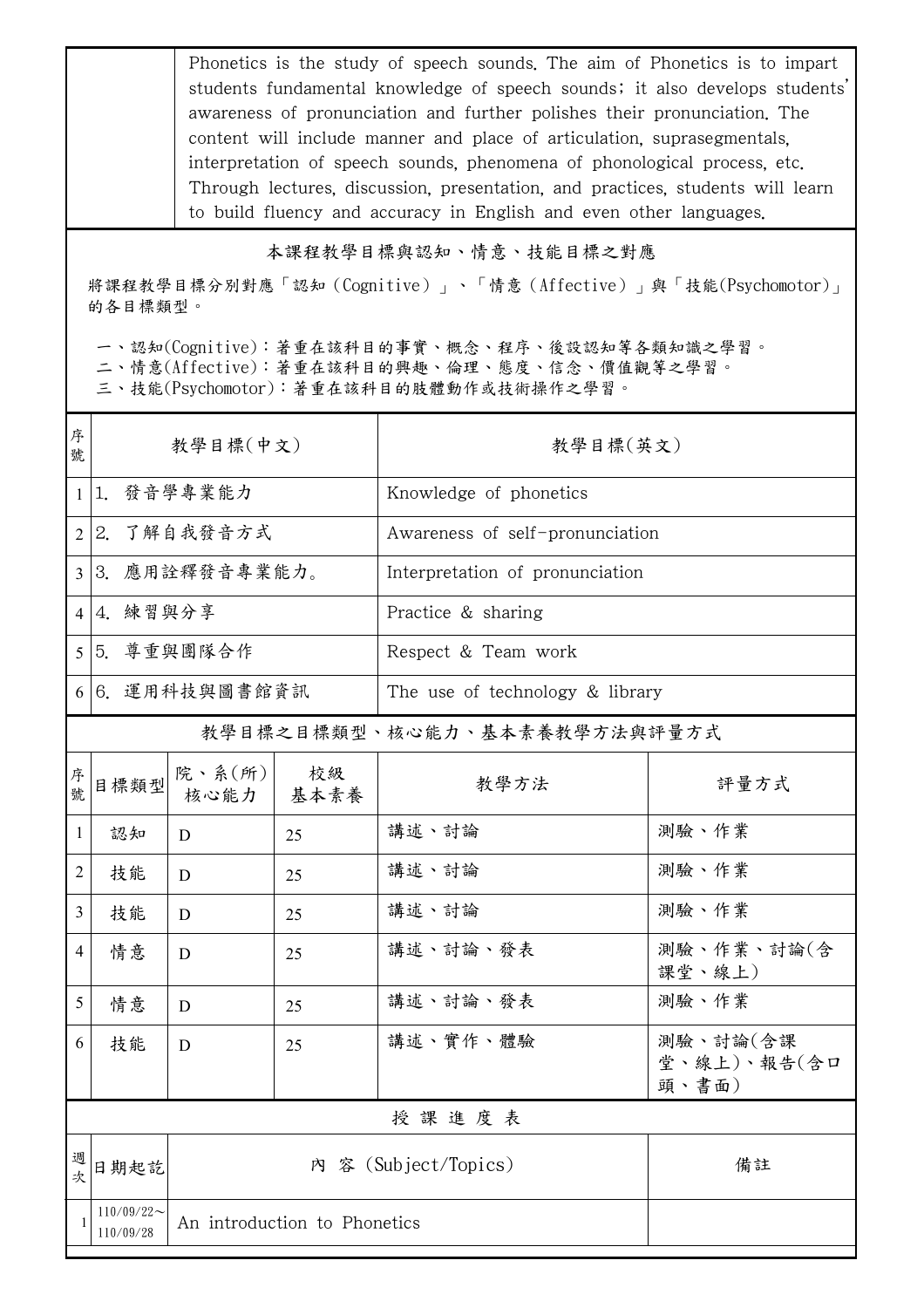| 2           | $110/09/29$ ~<br>110/10/05    | Phonetic terms                                                                                                                                                                                                                                                                   |  |  |  |
|-------------|-------------------------------|----------------------------------------------------------------------------------------------------------------------------------------------------------------------------------------------------------------------------------------------------------------------------------|--|--|--|
| 3           | $110/10/06 \sim$<br>110/10/12 | Voice I: consonants and vowels                                                                                                                                                                                                                                                   |  |  |  |
| 4           | $110/10/13$ ~<br>110/10/19    | Place of articulation                                                                                                                                                                                                                                                            |  |  |  |
| 5           | $110/10/20$ ~<br>110/10/26    | Place of articulation                                                                                                                                                                                                                                                            |  |  |  |
| 6           | $110/10/27$ ~<br>110/11/02    | Manner of articulation                                                                                                                                                                                                                                                           |  |  |  |
| 7           | $110/11/03$ ~<br>110/11/09    | Manner of articulation                                                                                                                                                                                                                                                           |  |  |  |
| 8           | $110/11/10$ ~<br>110/11/16    | Review and practice                                                                                                                                                                                                                                                              |  |  |  |
| 9           | $110/11/17$ ~<br>110/11/23    | 期中考試週                                                                                                                                                                                                                                                                            |  |  |  |
| 10          | $110/11/24$ ~<br>110/11/30    | Vowels & English Vinglish                                                                                                                                                                                                                                                        |  |  |  |
| 11          | $110/12/01$ ~<br>110/12/07    | Voice II: Suprasegmentals (1): word stress, phrase<br>stress, sentence stress                                                                                                                                                                                                    |  |  |  |
| 12          | $110/12/08$ ~<br>110/12/14    | Voice II: Suprasegmentals (1): word stress, phrase<br>stress, sentence stress                                                                                                                                                                                                    |  |  |  |
| 13          | $110/12/15$ ~<br>110/12/21    | Voice II: Suprasegmentals $(2)$ : thought groups and<br>rhythm                                                                                                                                                                                                                   |  |  |  |
| 14          | $110/12/22$ ~<br>110/12/28    | Voice II: Suprasegmentals $(3)$ : intonation                                                                                                                                                                                                                                     |  |  |  |
| 15          | $110/12/29$ ~<br>111/01/04    | Voice II: Suprasegmentals $(4)$ : linking sounds                                                                                                                                                                                                                                 |  |  |  |
| 16          | $111/01/05$ ~<br>111/01/11    | Basic phonological concepts                                                                                                                                                                                                                                                      |  |  |  |
| 17          | $111/01/12$ ~<br>111/01/18    | Project presentation                                                                                                                                                                                                                                                             |  |  |  |
| 18          | $111/01/19$ ~<br>111/01/25    |                                                                                                                                                                                                                                                                                  |  |  |  |
| 修課應<br>注意事項 |                               | A.Class attendance, preparation and participation<br>B. Satisfactory completion of all assignments<br>C. No cellphone use unless it is requested                                                                                                                                 |  |  |  |
|             | 教學設備                          | 電腦、投影機                                                                                                                                                                                                                                                                           |  |  |  |
| 教科書與<br>教材  |                               | Linda Grant. (2016). Well-said. (4ed.) National Geographic Learning/Cengage<br>Learning<br>Shu-huei Sun (孫淑惠). (1988). American English phonetics.<br>Cecilia<br>(PPT)<br>Handouts (incl. PPT)                                                                                   |  |  |  |
| 參考文獻        |                               | Judy B. Gilbert (2005). Clear Speech. UK: Cambridge University Press. (華<br>泰代理)                                                                                                                                                                                                 |  |  |  |
|             |                               | Peter Ladefoged (2006). A Course in Phonetics. (5th Edition). Boston, MA;<br>Thomson Higher Education. (文鶴代理)<br>Peter Roach. (2009). English Phonetics and Phonology: A Practical Course.<br>(3 eds). New York: Cambridge University Press.<br>林燾、王理嘉 。《語音學教程》。五南圖書出版。<br>1995. |  |  |  |